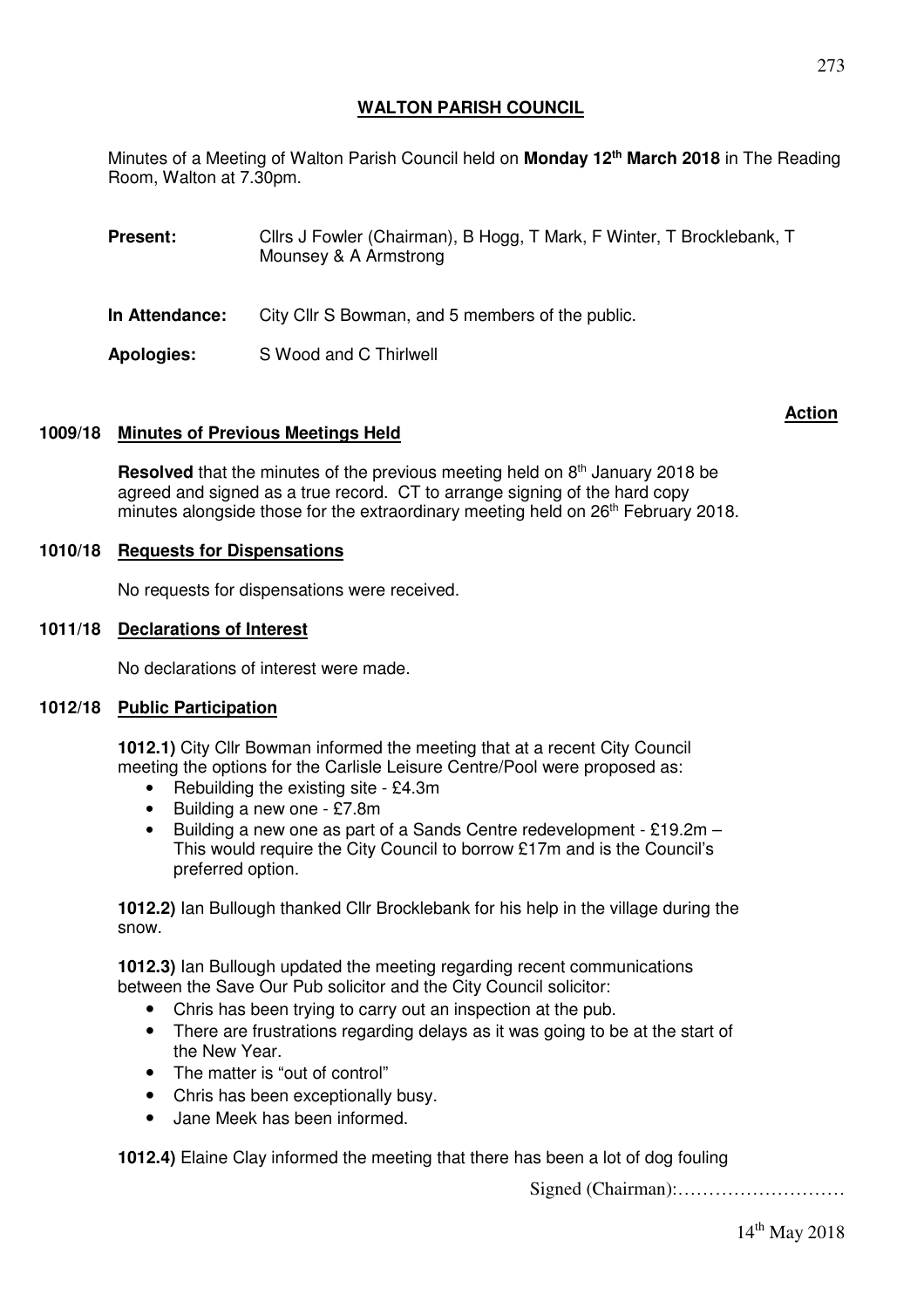|         | on the verges from the village to the moss (over 40) and 3 dog bags have been<br>left on hedges/verges. The worst area is on the side of the road by the salt bin<br>outside Whitehouses. The question was raised whether there could be signs<br>regarding dog fouling.<br>Agreed that a post will be added to the Walton Parish Facebook page and that it<br>will be included in the next newsletter also. | TB / CT   |
|---------|--------------------------------------------------------------------------------------------------------------------------------------------------------------------------------------------------------------------------------------------------------------------------------------------------------------------------------------------------------------------------------------------------------------|-----------|
| 1013/18 | <b>Village Pub</b><br>This matter has been covered by Ian Bullough's update.<br>Noted that CT has contacted the Planning department but we need to speak<br>further with Barbara Percival                                                                                                                                                                                                                    | <b>CT</b> |
| 1014/18 | <b>Village Green and Common Land</b>                                                                                                                                                                                                                                                                                                                                                                         |           |
|         | 1014.1) Village Green Inspections<br>Cllr Mark provided the latest Village Green inspections. Dropped drains are<br>making certain areas wet.                                                                                                                                                                                                                                                                | <b>TM</b> |
|         | 1014.2) Play Area Inspection - Insurance Requirements<br>CT reported to JF that the only requirement of the insurance company is for the<br>play area to have an annual inspection by an outside company. There is therefore<br>the potential for the Council to undertake the quarterly inspections instead, thereby<br>making a cost saving.                                                               |           |
| 1015/18 | <b>Planning Matters</b>                                                                                                                                                                                                                                                                                                                                                                                      |           |
|         | None                                                                                                                                                                                                                                                                                                                                                                                                         |           |
| 1016/18 | <b>Outside Bodies</b>                                                                                                                                                                                                                                                                                                                                                                                        |           |
|         | Walton Village Hall Management Committee -<br>Noted that the AGM will be held on Friday 11 <sup>th</sup> May 2018.<br>$\bullet$                                                                                                                                                                                                                                                                              |           |
|         | Save our Pub-<br>This issue has been covered in other discussions during the meeting.                                                                                                                                                                                                                                                                                                                        |           |
| 1017/18 | <b>Financial Matters</b>                                                                                                                                                                                                                                                                                                                                                                                     |           |
|         | 1017.1) Bank Reconciliation & Invoices<br>CT to send JF the Bank Reconciliation and arrange payment of invoices.                                                                                                                                                                                                                                                                                             | JF / CT   |
|         | 1017.2) Relocation of Bank Accounts<br>Further to the meeting held on 26 <sup>th</sup> February, it was <b>agreed</b> to move the Parish<br>Council bank accounts from HSBC to Cumberland Building Society. JF has the<br>signed forms and will progress with the bank.                                                                                                                                      | JF        |
| 1018/18 | <b>Other Matters</b>                                                                                                                                                                                                                                                                                                                                                                                         |           |
|         | <b>Items for next Newsletter</b><br>Items passed to CT to include in the next issue.                                                                                                                                                                                                                                                                                                                         |           |
|         |                                                                                                                                                                                                                                                                                                                                                                                                              |           |

274

 $14^{\rm th}$  May 2018